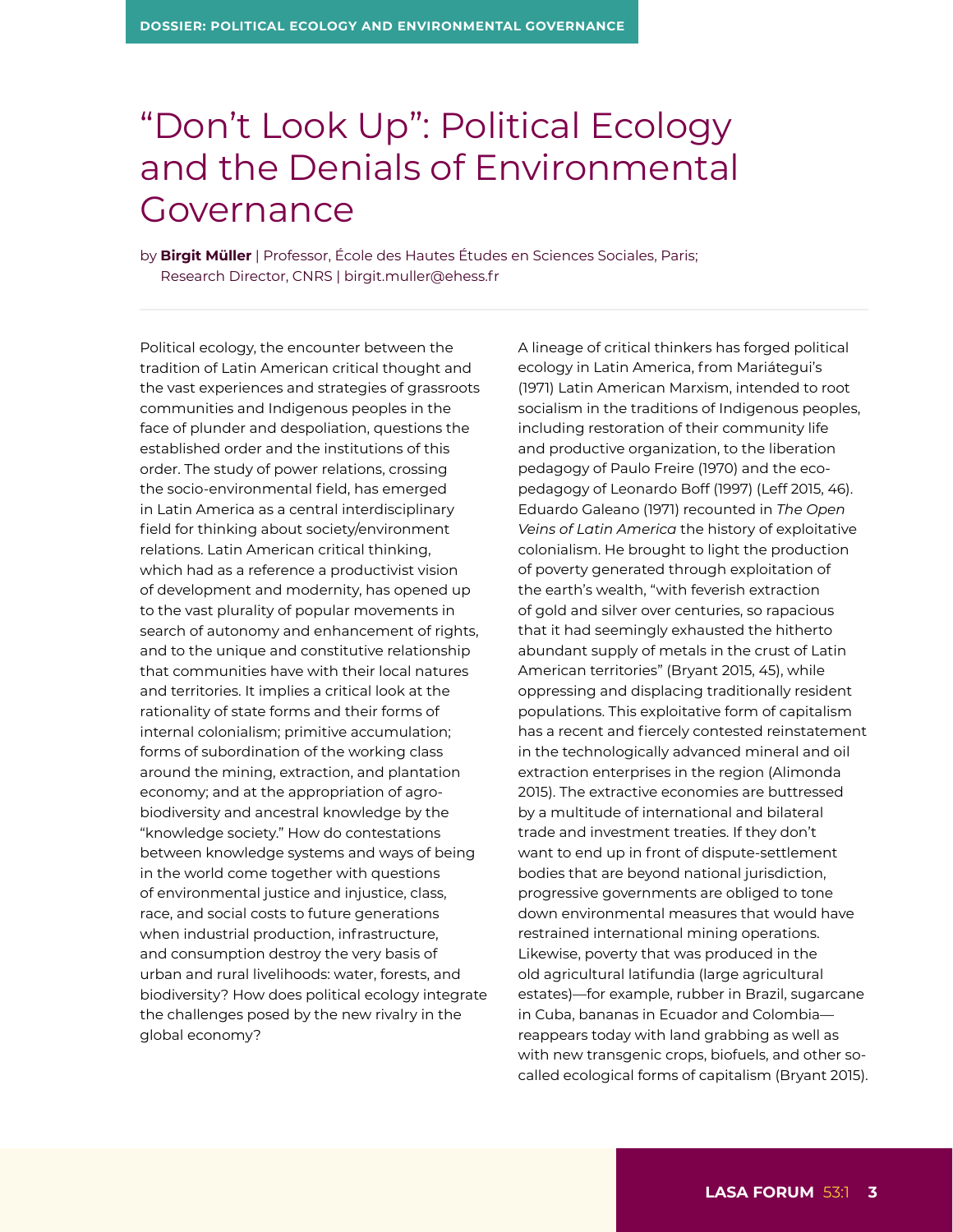The recurring focus in political ecology is on unequal power relations—between rich and poor, North and South, men and women—and owes much to dependency literature (Bryant and Bailey 1997; Robbins 2012) challenging mainstream thinking about environmental crises as a product of a Third World population "bomb" or the "tragedy of the commons" (e.g., Ehrlich 1968; Hardin 1968). Latin American political ecology has nurtured the continent's turn to the political left experienced during the 2000s, motivating a series of internal debates and rearrangements, which arise from a problematic relationship with "progressive" governments and their economic policies. Whether in Bolivia, Ecuador, Argentina, Chile, or Brazil, political ecologists were supporting left-wing movements, and now confront the revival of extractivism implemented by governments, some of which were initially elected for their critical view of this development model (see the preceding *LASA Forum* 52, no. 4). The return of extractive or neo-extractive economies, radical opposition to some Latin American governments, and increasing criminalization of activists challenges political ecology. It is not easy to assess the effects of this divorce between an intellectual movement that saw the environmental question as key to a renewal of politics in the region (Foyer and Dumoulin 2013), and governments that quickly relegated these allies, useful for the initial conquest of power, to the rank of an embarrassment, accused of making the bed of the enemy by pointing out the environmental contradictions of "progressivism."

This issue of the *LASA Forum* brings together perspectives from the recent political ecology of and strategic developments in five Latin American countries: Brazil, Nicaragua, Argentina, Bolivia, and Chile. The focus is on the mechanisms of governance in the face of increasing internal contestation and ambivalent global connections that continue to extract while calling for compliance with international environmental and climate conventions. It highlights the irrationalities of current economic policies justifying business as usual through denial, lies, and the legalization of illegal practices. Current "bipolar transitions" (Bonelli,

Weinberg, and Ampuero, this issue) continue the mania of capitalist extraction and confront climate change with more production, more cars, more energy consumption, and more economic growth, meanwhile destroying the environment, depleting precious water resources, and closing the horizon for future life on Earth.

Susanna Hecht's article discusses the current accelerated deforestation of Amazonia, which has become a net emitter of CO2 due to tremendous forest fires, menacing the climate and in particular the rainfall in the entire Southern Cone and presaging a Southern Cone dust bowl in the decades to come. "Amazonia is not just a key element in the global carbon system but also functions as a kind of land-to-atmosphere water pump, the source of South America's atmospheric rivers." Hecht shows how the destruction of this ecosystem can perversely become a source of revenue as Amazonia is held hostage in climate negotiations waiting to be "ransomed" by climate funding for reducing deforestation. The reaction of the Bolsonaro government was to stage a "let's pretend moment" at the climate conference in Glasgow in 2021 promising to abolish illegal logging. As his government reclassifies protected areas, illegal logging becomes legal and achieves "a tremendous, planetarily horrible paradox: the decline of illegality even as deforestation soars."

Deforestation has also accelerated in Nicaragua under the successive Ortega governments. Since 2007, illegal logging has been systematic on the Atlantic Coast, where most of the primary forest cover has now given way to pastures and recently oil palm plantations. While in the 1980s, half of the country was covered in forests, the agricultural frontier has reached the Atlantic Ocean. The former liberation fighter Daniel Ortega has literally opened the veins of the country offering a concession to a Chinese company to build a canal across the country that would have sacrificed the biggest freshwater lake in Central America. Although the canal project proved unfeasible and seems to have been abandoned, Law 840 has not been abrogated and still surrenders part of the national sovereignty to the Chinese company (Baltodano 2020; Müller 2019). Birgit Schmook, Claudia Radel, and Lindsey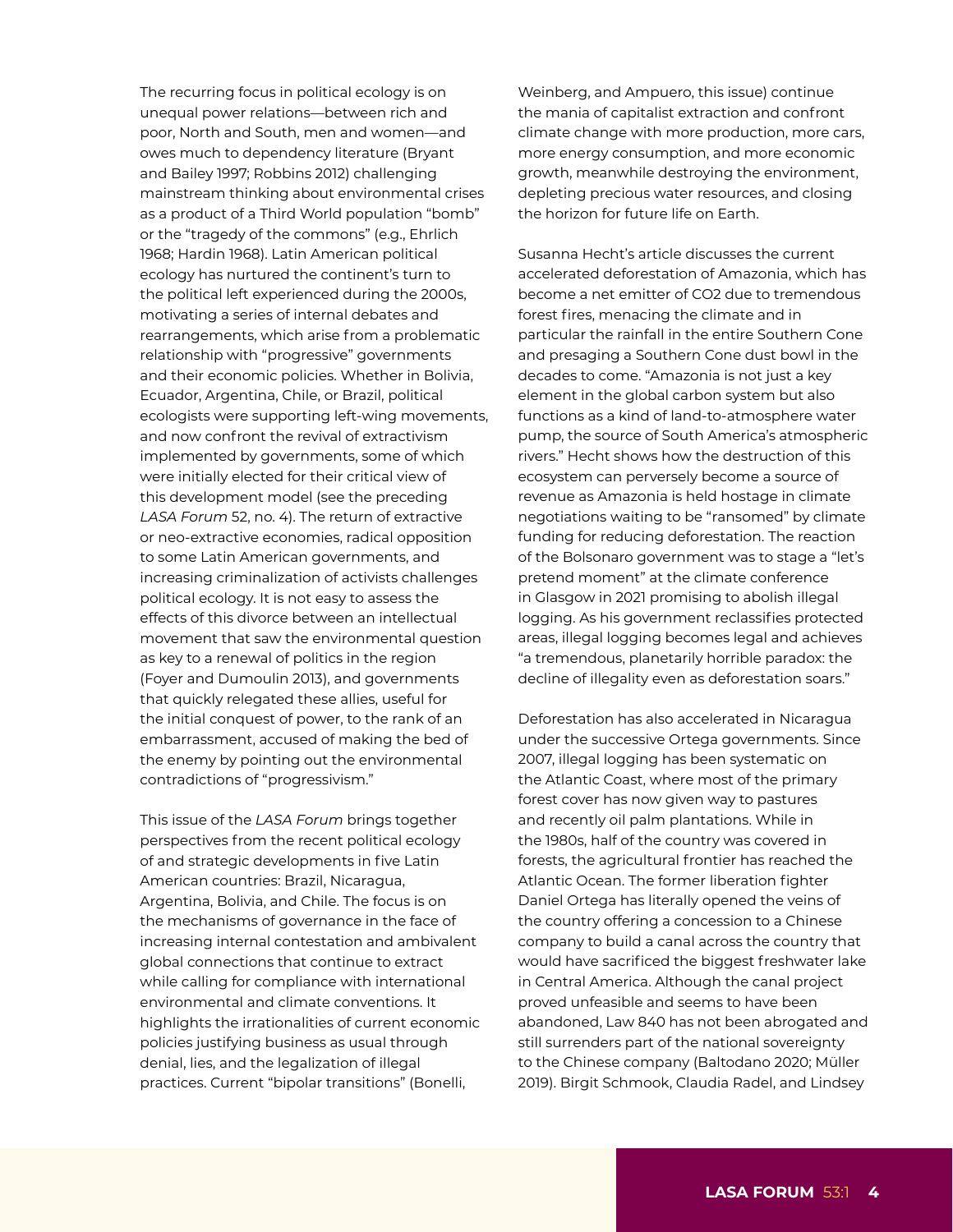Carte's essay demonstrates how the surge in mining concessions for foreign companies and the accelerated extraction and deforestation impoverishes the population and leads to emigration and a heightened dependency on remittances. The strong, organized opposition in Nicaragua has remained most of the time under the radar of international attention. In 2018, the fire in the last intact biosphere reserve, Indio Maíz, and expropriations in the canal zone sparked protests that converged with several months of protests against social security reform and for political freedom (OACNUDH 2018). More than five hundred protestors were killed, opposition leaders were incarcerated, and Ortega was confirmed in power after he rigged the elections in 2021 (Baltodano 2021). Ortega's promise of catapulting the country into the range of "developed" nations has turned into a nightmare.

Broken promises also motivated the Second March of Indigenous Peoples in Bolivia in 2021 against the extractive policies of the successive "Indigenous" and "progressive" governments of Evo Morales Ayma (2006–2019), Jeanine Áñez Chávez (2019–220), and Luis Arce Catacora (2020–). As Derrick Hindery, José Antonio Martínez Montaño, and Zulma Villegas Gomez show in "¿Qué se pierde cuando se pierde el bosque?," to fulfill the promise of nationalizing natural resources, the Bolivian state bought up the shares of foreign companies in a "hostile takeover" but then proceeded to act itself like a corporation continuing to extract. Direct victims of this policy were the forests that Indigenous peoples depend on for their livelihoods and whose biological diversity is the source of their knowledge and cultural diversity. But the consequences of deforestation are much larger. Similar to Amazonia, deforestation in Bolivia causes climate disruption elsewhere. Cities become hotter and drier, water cycles are disrupted, less carbon is sequestered, and less oxygen is produced. Paralleling climate chaos elsewhere in the tropics, torrential rains and floods cause runoff and erosion. Abnormal periods of intense cold, hail in Andean valleys, and hurricane-force winds are increasingly common. The authors argue that protecting Bolivia's forest should thus be a

concern for all beyond national boundaries. "In an interrelated world marked by climate catastrophe and devastating biodiversity loss, protecting the rights of Bolivia's indigenous peoples and the forests where they live is a vital step in safeguarding the well-being of the planet."

Why is this not happening? What makes corporations or entrepreneurs and governments continue business as usual and ignore the urgency of climate change, toxic pollution and freshwater loss? A hint is provided by the economic rationale of medium-sized Argentinian soy farmers, which Pablo Lapegna and Johana Kunin analyze in "Rethinking Environmental Polarization and Pesticide Use in Argentina." Embedded in rural communities and considered the local elite, these farmers are supported in their belief that there are few alternatives to cultivating soy and using pesticides by the state policies of neoliberal and neo-developmentalist governments, encouraged by transnational companies and pressured by international financial institutions. The farmers that Lapegna and Kunin study make moral sense of the universe of agrochemical-based agriculture by expressing doubts about the risks of agrochemical exposure using their own bodies as evidence of the nonexistence of danger. They claim that they "cannot produce without pesticides." Agrochemicals are thought of as a "positive and morally charged solution" to world hunger, a means to "feed the world" and meet global population growth, and a way to combat climate change by using herbicides instead of ploughing the soil.

These convictions are systematically reinforced by transnational companies that create chains of financial and personal dependencies that reach from the global to the local level (Skill and Grinberg 2014). Four corporations, ADM (Archer-Daniels-Midland), Bunge, Cargill, and Dreyfus control the global grain market. Abstract and intimidating on the global scale, they rely nevertheless at the local level on relations of proximity, trust, and reciprocity that their employees establish with the producers, including through family links and friendships (Wesz 2016). Chemical corporations such as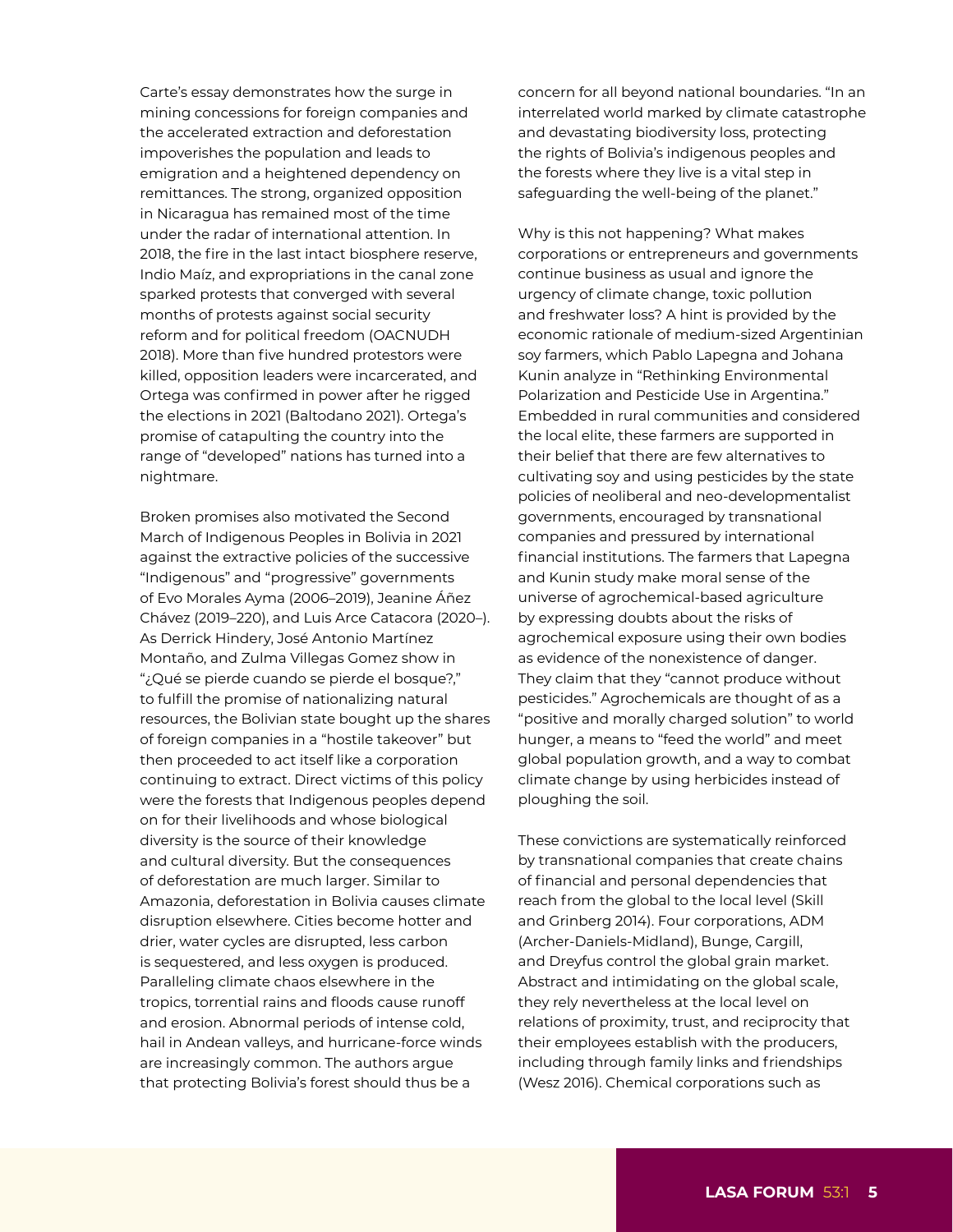Bayer Crop Science and Syngenta, bought by ChemChina, bank on sophisticated promotion strategies which involve the local farmers and offer them complete legitimating discourses for their agricultural practices (Bayer Crop Science 2021; Müller 2021). Farmers, bureaucrats, and corporate actors can thus render invisible the evidence of toxic exposure by refusing to observe and understand the material consequences of the economic and technological system they operate in. Denial dissipates the traces and invisible effects of the catastrophe (Müller and Naepels 2021). It is a powerful weapon that allows normalization of a toxic situation in a seemingly rational way while producing what Donna Haraway, following Hannah Arendt, calls "a deep surrender" to the "evil of thoughtlessness." It is an inability to "track the lines of living and dying" (Haraway 2016, 36).

The ecological rationale of the world economy still set on growth seems to be in the thralls of irrationality and wishful thinking which borders on delusion or mental illness. In "El litio, un (des) estabilizador de transiciones bipolares," Cristóbal Bonelli, Marina Weinberg, and Pablo Ampuero diagnose a bipolar world disorder, an oscillation between mania in the centers of capitalism and depression in the centers of extraction. Even within the same country, Chile, these manic and depressive moods coexist, steeped in geopolitical dynamics. Mania overestimates the power of the subject and loses touch with reality, whereas depression makes subjects unable to act. The dream of the "Eden of carbon neutrality" in the rich countries is founded on the extraction of lithium in the deserts of Chile, where every ounce of lithium extracted consumes and contaminates phenomenal amounts of fresh water. The global processes of carbon reduction and energy accumulation irrupt thus locally to destroy any perspective for a livable future where there is no water left. With the concept of "bipolar transitions," building on a mental health terminology, the authors develop a diagnosis *about* capitalism without offering ready-made

solutions that might lead *beyond* capitalism. This is particularly important as the situation in Chile cannot be understood without considering geopolitical dynamics including, for instance, the investment of Chinese capital and labor. The diagnosis then allows envisaging the possibility of an experimental and always open "cure."

As I write in December 2021, a new government has been elected in Chile on the promise of an economic revival, the beginning of a "process of economic transition towards a new development model that overcomes the excessive focus on GDP growth and prioritizes the well-being of society and the sustainability of life" (Boric 2021a, 58). The incoming president, Gabriel Boric, wants to create a national lithium company that will develop a new national industry for this strategic resource, adding value to production and insuring the participation of the local communities affected by extraction. However, the electoral program also announces that his government will not unilaterally leave *any* trade and investment treaty. His intention is to update the investment chapters of the multiple trade and investment agreements that Chile is part of, pull out from investor-state settlement procedures, and ensure that new foreign investments generate linkages with the local productive fabric (Boric 2021b, 95). It remains to be seen at what cost the new government could succeed in renegotiating investor-state settlement clauses that previous governments have signed, and that are extremely favorable to the corporations of countries wanting to mine Chilean resources. In the race to accelerate extraction before losing power, the outgoing government of Sebastián Piñera opened competitive tenders for the national and international public to "boost" the lithium market through exploration, exploitation, and commercialization of new lithium deposits that would commit the new government.1 In addition, new constraining environmental measures that would restrict mining and water use are likely

<sup>1</sup> "Se reactiva polémica por licitación del litio: Giorgio Jackson llama al Gobierno a posponer proceso 'para un debido análisis,'" *El Mostrador*, December 31, 2021, [https://www.elmostrador.cl/mercados/2021/12/31/se-reactiva-polemica-por-licitacion-del-litio-giorgio](https://www.elmostrador.cl/mercados/2021/12/31/se-reactiva-polemica-por-licitacion-del-litio-giorgio-jackson-llama-al-gobierno-a-posponer-proceso-para-un-debido-analisis/)[jackson-llama-al-gobierno-a-posponer-proceso-para-un-debido-analisis/](https://www.elmostrador.cl/mercados/2021/12/31/se-reactiva-polemica-por-licitacion-del-litio-giorgio-jackson-llama-al-gobierno-a-posponer-proceso-para-un-debido-analisis/).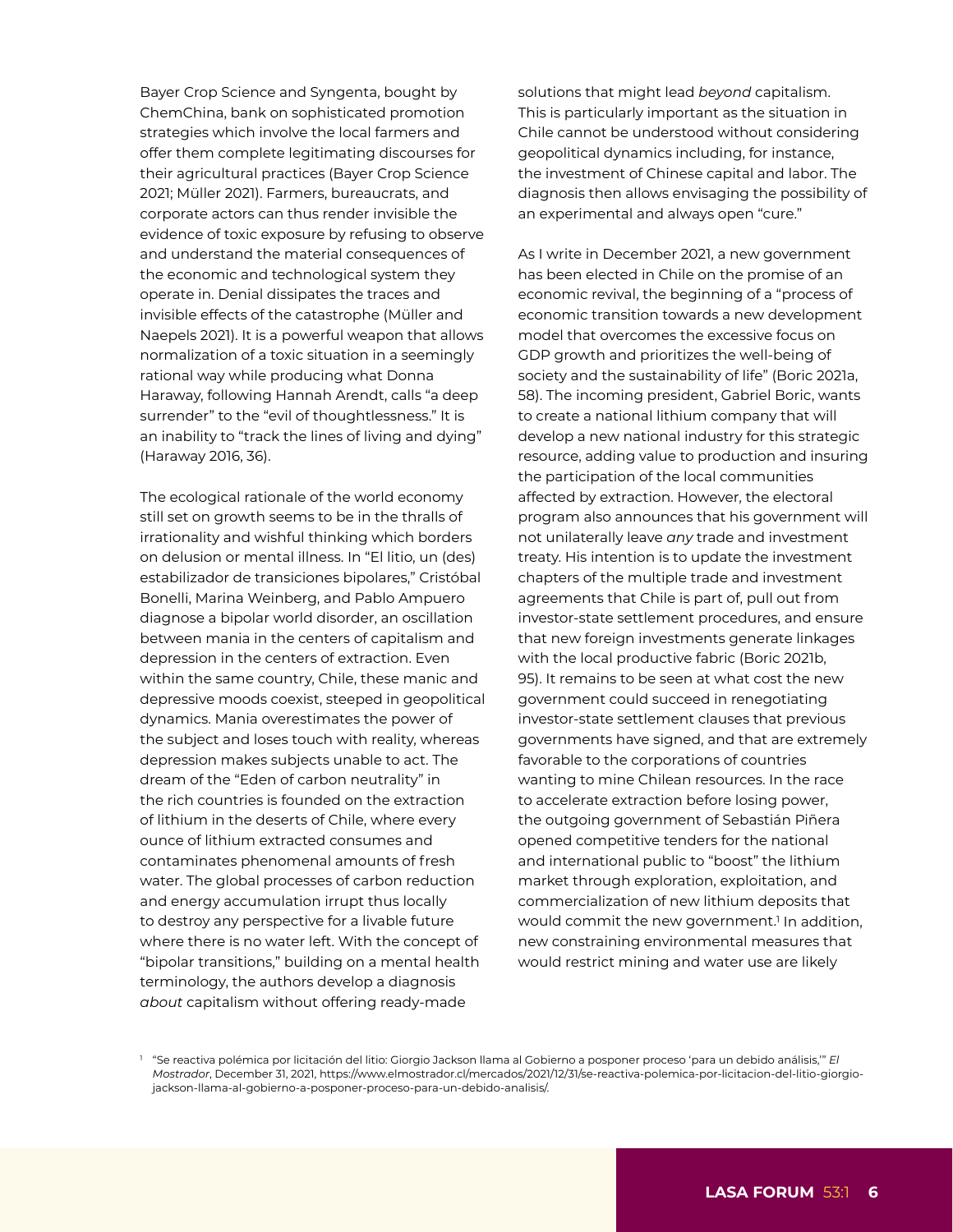to bring the country in front of investor-state arbitration committees that may penalize it with billions of dollars.

We are all in this together! Despite the recent recognition of the realities of the Anthropocene, of climate change and countless toxic processes, including the destruction of biodiversity, this reality is still massively and persistently denied by most. What characterizes our time in many ways is this tangle of often contradictory denials. It is only through "looking up,"2 in a concerted effort of critical thinking at all scales of governance, from the local to the global and across national boundaries, that we might be able to curb what Judith Butler, following Freud, calls the "death drive" of our civilization (Butler 2020, 160). We need to retool international trade and investment law, render corporate environmental responsibility legally binding, and make ecocide a crime that can be prosecuted in international criminal courts. "The ideal condition would be one in which every member of a community exercises self-restraint, and does so precisely by recognizing that the preservation of life is itself a good to be valued in common" (Butler 2020, 177). This, however, is unlikely to happen smoothly as the human psyche is full of ambivalence. Only one part of our organic nature wills us to overthrow the forces of destruction. A "cultural process" is needed that allows us to develop a revulsion against destruction itself and to understand that the various forms of organic life are "connected through relations of dependency that extend throughout the living world" (Butler 2020, 180). What if environmental movements in Latin America were to join with those fighting for labor rights and dignity in China, for example? The negative power of hatred itself can then become refocused as an aggressive stance against destruction, turning against the world leaders who insist that obedience to the logic of growth, accumulation, and extraction is obligatory.

## **References**

Alimonda, Héctor. 2015. "Mining in Latin America: Coloniality and Degradation." In *The International Handbook of Political Ecology*, edited by Raymond L. Bryant, 149–161. Cheltenham, UK: Edward Elgar.

Baltodano, Monica. 2020. "Law 840, the 'Foreign Agents', and the Criminalization of the Opposition." *Confidencial*, November 4, 2020. [https://www.confidencial.com.ni/english/law-840-the](https://www.confidencial.com.ni/english/law-840-the-foreign-agents-and-the-criminalization-of-the-opposition/)[foreign-agents-and-the-criminalization-of-the-opposition/](https://www.confidencial.com.ni/english/law-840-the-foreign-agents-and-the-criminalization-of-the-opposition/).

Baltodano, Monica. 2021. "Nicaragua después del 7 de noviembre: ¿Y ahora qué?" *Confidencial*, November 20, 2021. [https://www.confidencial.com.ni/opinion/nicaragua-despues](https://www.confidencial.com.ni/opinion/nicaragua-despues-del-7-de-noviembre-y-ahora-que/)[del-7-de-noviembre-y-ahora-que/](https://www.confidencial.com.ni/opinion/nicaragua-despues-del-7-de-noviembre-y-ahora-que/).

Bayer Crop Science. 2021. "Tomar las mejores decisiones para cosechar un mejor mañana." [https://www.conosur.bayer.com/es/](https://www.conosur.bayer.com/es/innovacion-y-tecnologia-para-cosechar-un-mejor-futuro) [innovacion-y-tecnologia-para-cosechar-un-mejor-futuro](https://www.conosur.bayer.com/es/innovacion-y-tecnologia-para-cosechar-un-mejor-futuro).

Boff, Leonardo. 1997. *Ecology: Cry of the Earth, Cry of the Poor*. Maryknoll, NY: Orbis.

Boric, Gabriel. 2021a. *Manifesto programatico. Gabriel Boric Presidente. Primarias 2021*. <https://presidenciales2021.servel.cl>*.*

Boric, Gabriel. 2021b. *Programa de gobierno: Apruebo dignidad*. <https://boricpresidente.cl/propuestas/>.

Bryant, Raymond L. 2015. "Reflecting on Political Ecology." In *The International Handbook of Political Ecology*, edited by Raymond L. Bryant, 14–26. Cheltenham, UK: Edward Elgar.

Bryant, Raymond L., and Sinead Bailey. 1997. *Third World Political Ecology*. London: Routledge.

Butler, Judith. 2020. *The Force of Nonviolence: An Ethicopolitical Bind*. London: Verso.

Ehrlich, Paul. 1968. *The Population Bomb*. New York: Ballantine.

Foyer, Jean, and David Dumoulin Kervran. 2013. "L'environnementalisme social mexicain, une version endémique de l'écologie politique." *Écologie et Politique* 46: 83–94.

Freire, Paolo.1970. *Pedagogy of the Oppressed*. New York: Continuum.

Galeano, Eduardo. 1971. *Open Veins of Latin America*. New York: Monthly Review Press.

Haraway, Donna J. 2016. *Staying with the Trouble: Making Kin in the Chthulucene*. Durham, NC: Duke University Press.

Hardin, Garrett. 1968. "The Tragedy of the Commons." *Science* 162 (3859): 1243–1248.<https://doi.org/10.1126/science.162.3859.1243>.

Leff, Enrique. 2015. "Encountering Political Ecology: Epistemology and Emancipation." In *The International Handbook of Political Ecology*, edited by Raymond L. Bryant, 44–56. Cheltenham, UK: Edward Elgar.

Mariátegui, José Carlos. 1971. *Seven Interpretive Essays on Peruvian Reality*. Austin: University of Texas Press.

<sup>2</sup> The title of this introduction is taken from *Don't Look Up!,* a 2021 American science fiction film by Adam McKay that satirizes government and media indifference to the climate crisis.